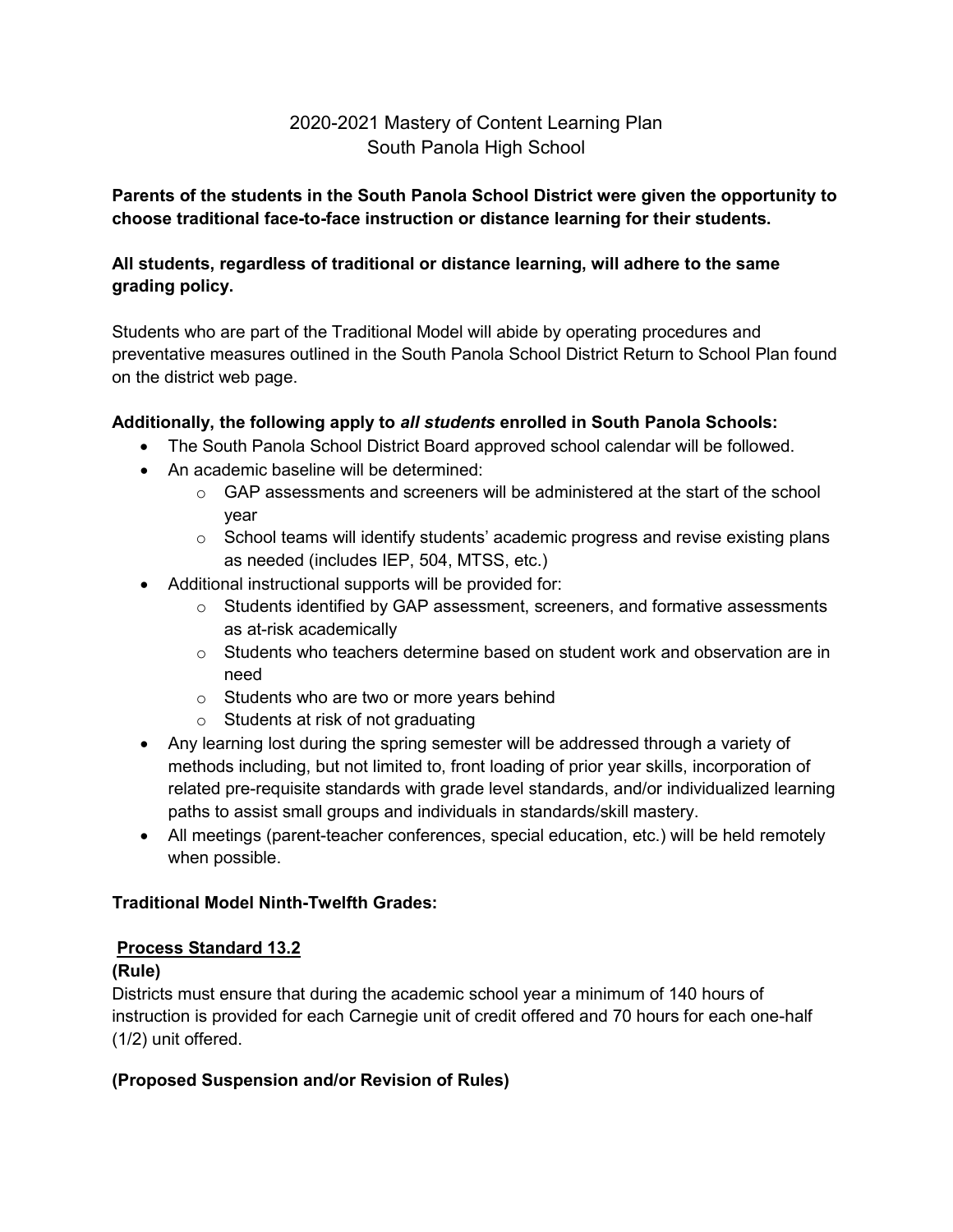The MDE approved an additional one-year suspension of the minimum of 140 hours of instruction required for each Carnegie unit of credit and 70 hours for each (1/2) unit offered for the 2020-2021 school year. The suspension will allow districts flexibility within their re-entry plans/scheduling options in an effort to comply with MSDH and CDC guidelines as a result of COVID-19 during the 2020-2021 school year.

Each district will develop a plan to ensure mastery of content for each Carnegie unit awarded in lieu of meeting the 140-hour requirement for (1) Carnegie unit awarded and 70 hours for each (1/2) unit awarded. The plan shall be approved by the local school board and posted on the district's website no later than September 30, 2020.

#### **(Proposed One-year Suspension and/or Revision)**

South Panola School District will ensure that during the academic year a minimum of 90 hours of instruction is provided for each Carnegie unit of credit offered and 45 hours for each one-half (1/2) unit offered.

Grading for students in the traditional classroom setting and/or online environment will follow the same South Panola School District grading policies. Students who have an average of 65 or higher in a course will receive a Carnegie Unit for the course. Administrators, curriculum coordinator, lead teacher and teachers (including SPED) will restructure pacing guides for the 2020-2021 school year to include standards not taught last year due to Covid-19. Standards will be scaffolded into classroom instruction where they best fit during the 2020-2021 school year. The scaffolding documents provided by MDE will be utilized to aid in the restructuring process. South Panola School District has prioritized content standards for all state tested courses. By prioritizing standards, teachers will have more time to teach the most important standards. Remediation of standards not mastered by students during the 2019-2020 school year will be retaught through classroom instruction as well as supported through the Multi-Tier System of Supports (MTSS) process.

Various assessments play an important role for all students of the South Panola School District. Whether learning online or in a traditional classroom setting, students will be assessed through observation, academic tasks, and assessments. Students will be assessed using formative and summative assessments. Formative assessment practices will be utilized to drive instruction and to make adaptations based on the academic needs of the students served.

Screeners and diagnostic assessments will be administered in accordance with MDE guidelines.

Additional assessments will be administered using STAR, Edgenuity, CASE 21, and Common Assessments to determine baseline data, adjust essential standards, and adapt instruction to best meet the instructional needs of students.